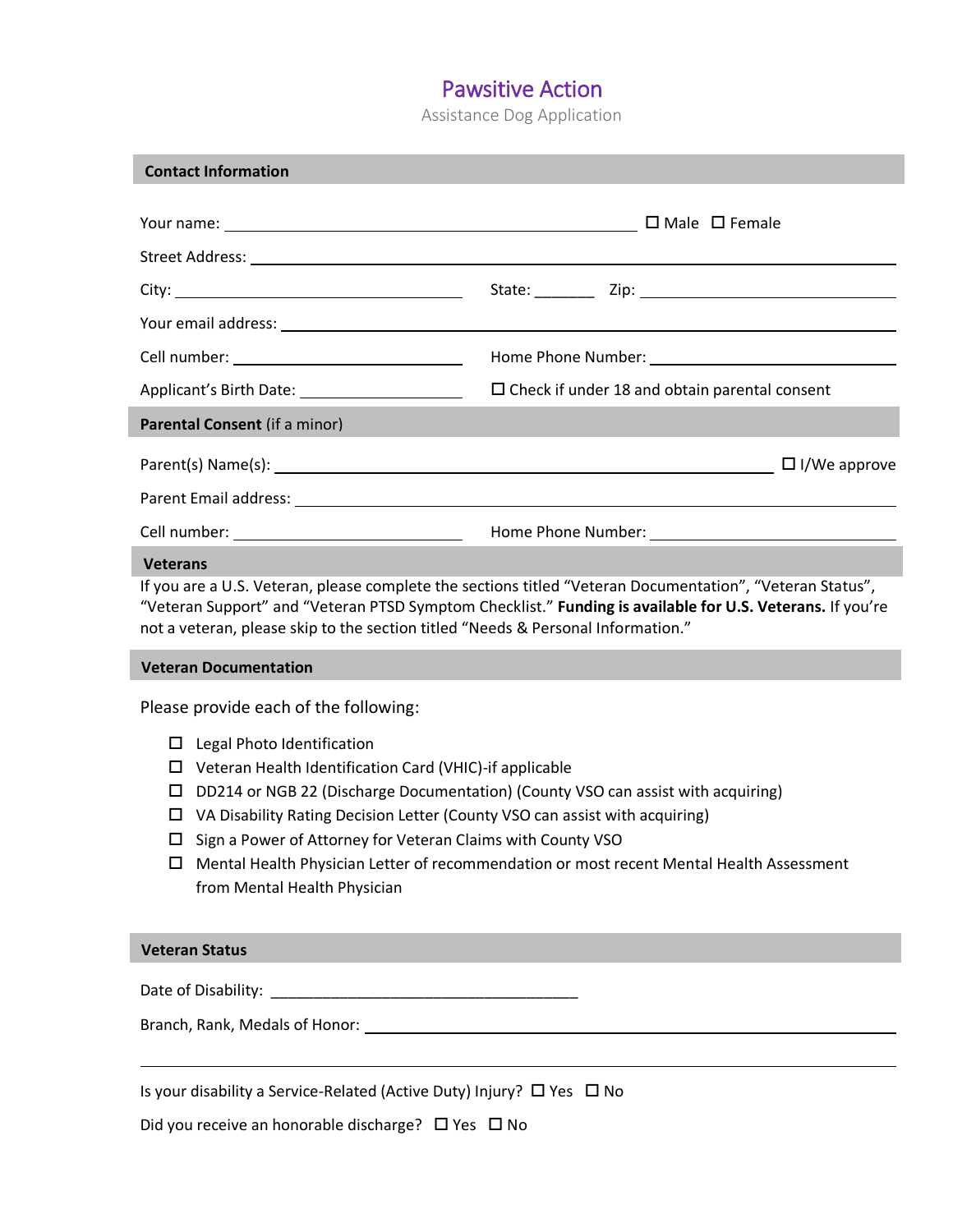Assistance Dog Application

|                                                                                       | ,我们也不会有什么。""我们的人,我们也不会有什么?""我们的人,我们也不会有什么?""我们的人,我们也不会有什么?""我们的人,我们也不会有什么?""我们的人                                       |  |
|---------------------------------------------------------------------------------------|------------------------------------------------------------------------------------------------------------------------|--|
|                                                                                       |                                                                                                                        |  |
|                                                                                       |                                                                                                                        |  |
|                                                                                       |                                                                                                                        |  |
|                                                                                       | ,我们也不会有什么。""我们的人,我们也不会有什么?""我们的人,我们也不会有什么?""我们的人,我们也不会有什么?""我们的人,我们也不会有什么?""我们的人                                       |  |
|                                                                                       | ,我们也不会有什么。""我们的人,我们也不会有什么?""我们的人,我们也不会有什么?""我们的人,我们也不会有什么?""我们的人,我们也不会有什么?""我们的人                                       |  |
|                                                                                       |                                                                                                                        |  |
|                                                                                       | ,我们也不会有什么。""我们的人,我们也不会有什么?""我们的人,我们也不会有什么?""我们的人,我们也不会有什么?""我们的人,我们也不会有什么?""我们的人                                       |  |
|                                                                                       |                                                                                                                        |  |
|                                                                                       | ,我们也不会有什么。""我们的人,我们也不会有什么?""我们的人,我们也不会有什么?""我们的人,我们也不会有什么?""我们的人,我们也不会有什么?""我们的人                                       |  |
|                                                                                       | <u> 1989 - Andrea Santana, amerikana amerikana amerikana amerikana amerikana amerikana amerikana amerikana amerika</u> |  |
| Veteran Support - Primary Sponsor (Spouse/Partner/Dependent)                          |                                                                                                                        |  |
|                                                                                       |                                                                                                                        |  |
|                                                                                       |                                                                                                                        |  |
|                                                                                       | Relationship to Veteran: experience and a series of the series of the series of the series of the series of the        |  |
|                                                                                       |                                                                                                                        |  |
| <b>Veteran PTSD Symptom Checklist</b>                                                 |                                                                                                                        |  |
| Please check all that apply:                                                          |                                                                                                                        |  |
| $\Box$ Having nightmares, vivid memories or flashbacks                                |                                                                                                                        |  |
| $\Box$ Feel emotionally cut off from others                                           |                                                                                                                        |  |
| Feeling numb or losing interest in things you used to care about<br>□                 |                                                                                                                        |  |
| <b>Becoming depressed</b><br>□                                                        |                                                                                                                        |  |
| Think you are always in danger<br>□                                                   |                                                                                                                        |  |
| Feel anxious, jittery or irritated<br>ப                                               |                                                                                                                        |  |
| Have difficulty sleeping<br>□                                                         |                                                                                                                        |  |
| Substance abuse<br>□                                                                  |                                                                                                                        |  |
| Have a hard time relating to, or getting along with spouse, family or friends<br>ப    |                                                                                                                        |  |
| Trouble staying focused<br>ப                                                          |                                                                                                                        |  |
| No PTSD symptoms present<br>□                                                         |                                                                                                                        |  |
| If there are other behaviors that are affecting you negatively, please explain below: |                                                                                                                        |  |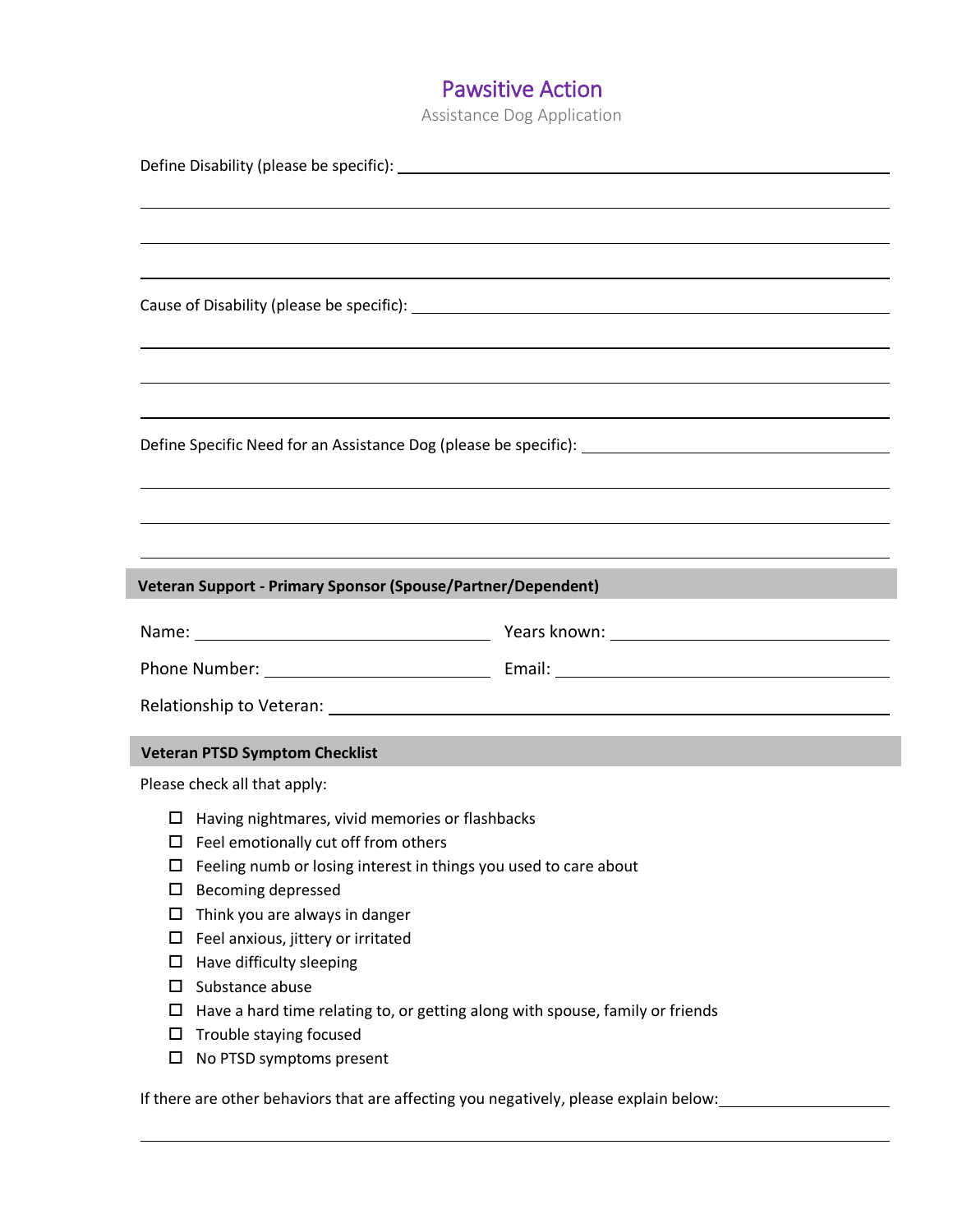Assistance Dog Application

#### **Needs & Personal Information**

Your Primary Doctor's Name:

Your Primary Doctor's Contact Information:

Primary Disability:

Effects of Disability/ies:

Is your mobility or coordination limited? If so how?

How long have you lived with your current disability/ies?

Describe any hospitalizations you have had in the last three years:

Describe your own current activity level:  $\Box$  Low  $\Box$  Moderate  $\Box$  High

Do you have a healthy support group to help you through difficult times?  $\Box$  Yes  $\Box$  No

What activities do you most enjoy?

Describe a typical day in your life:

What are your hopes and fears receiving and living with an Assistance Dog?

Are you presently:  $\square$  Student  $\;\square$  Employed  $\;\square$  Unemployed  $\;\square$  Other  $\;\square$ 

Have you discussed this application with your employer and/or school and are they supportive of the idea of you always having an Assistance Dog at your side?  $\Box$  Yes  $\Box$  No

Have you applied with other Assistance Dog Organizations?  $\Box$  Yes  $\Box$  No

Are you willing and able to attend weekly classes at our location in St. Cloud required to certify your dog as a fully-trained Assistance Dog?  $\Box$  Yes  $\Box$  No

Are you able to financially support and provide food, shelter, water, toys, equipment and medications to the PAF Certified Assistance Dog, if selected as a recipient?  $\Box$  Yes  $\Box$  No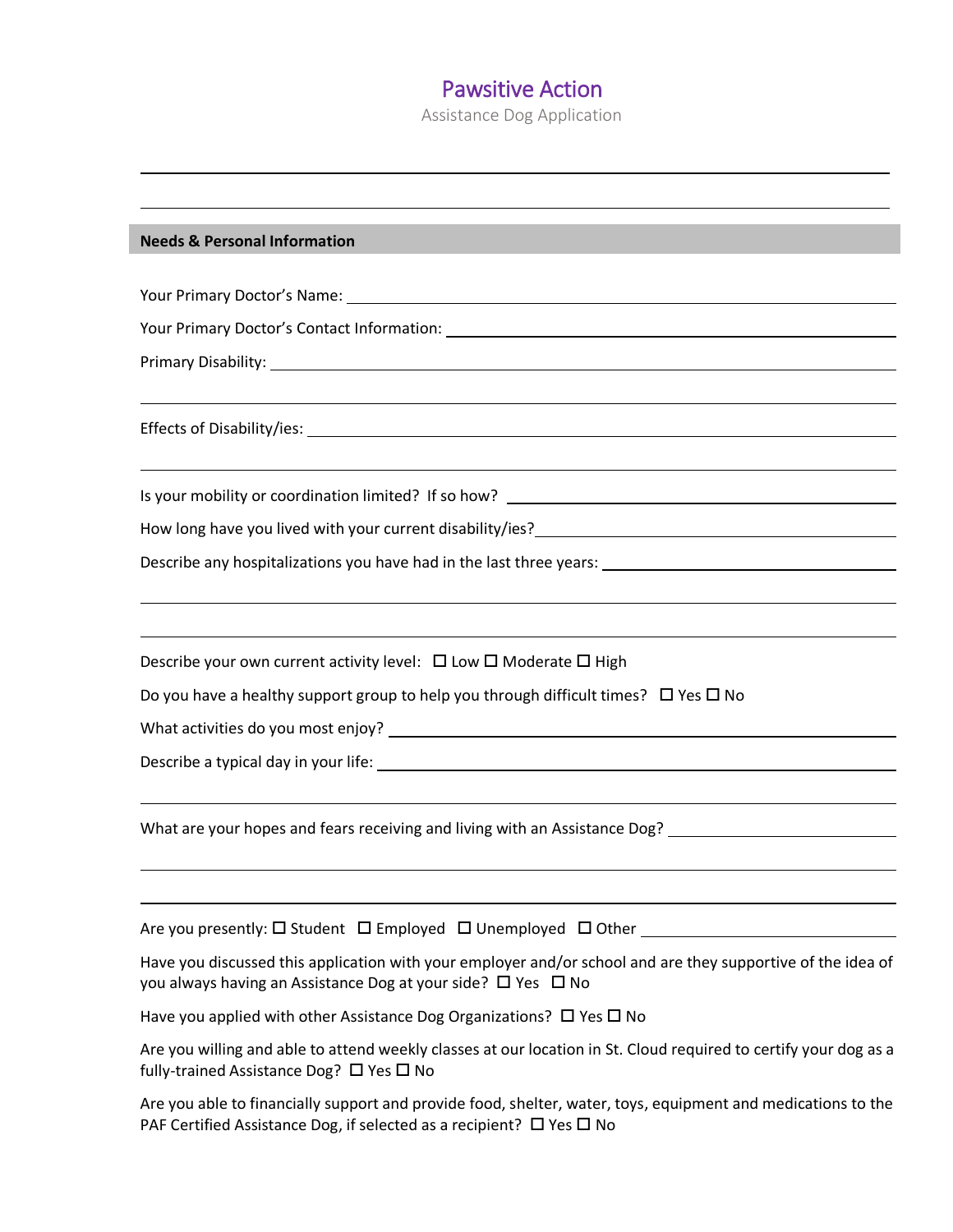Assistance Dog Application

| Are you willing and able to attend required ongoing monthly classes, outings and annual exams to maintain<br>your dog's certification as a fully-trained Assistance Dog? □ Yes □ No |  |  |  |
|-------------------------------------------------------------------------------------------------------------------------------------------------------------------------------------|--|--|--|
| <b>Home Environment</b>                                                                                                                                                             |  |  |  |
| I/We live in a $\Box$ Single-family home $\Box$ Condo $\Box$ Apartment $\Box$ Other:                                                                                                |  |  |  |
| Is your yard fenced? $\Box$ Yes $\Box$ No                                                                                                                                           |  |  |  |
| Describe your neighborhood (i.e. downtown, suburban, rural, busy street, etc.) [100] [20] Describe your neighborhood (i.e. downtown, suburban, rural, busy street, etc.)            |  |  |  |
|                                                                                                                                                                                     |  |  |  |
| List the individuals who live in your home (name, gender, and age) _________________________________                                                                                |  |  |  |
|                                                                                                                                                                                     |  |  |  |
| Do all members of your household support you having an Assistance Dog? $\Box$ Yes $\Box$ No                                                                                         |  |  |  |
| Do any members of your household smoke cigarettes or other substances? $\Box$ Yes $\Box$ No                                                                                         |  |  |  |
| Are there other individuals with disabilities in your home? $\Box$ Yes $\Box$ No If yes, describe:                                                                                  |  |  |  |
|                                                                                                                                                                                     |  |  |  |
|                                                                                                                                                                                     |  |  |  |
|                                                                                                                                                                                     |  |  |  |
|                                                                                                                                                                                     |  |  |  |
|                                                                                                                                                                                     |  |  |  |
|                                                                                                                                                                                     |  |  |  |
|                                                                                                                                                                                     |  |  |  |
|                                                                                                                                                                                     |  |  |  |
| Are there any individuals in your home who are allergic to dogs? $\Box$ Yes $\Box$ No                                                                                               |  |  |  |

#### **Referral**

How did you learn about Pawsitive Action?  $\square$  Web  $\square$  Friend/Agency:

#### **Basic Policy and Process**

Pawsitive Action was established in 2008 and began placing assistance dogs with veterans and individuals with limited abilities in 2013. Clients will remain in good standing by participating in ongoing training opportunities and successfully progressing and/or renewing their full access certification. Pawsitive Action makes no promises to the placement or selection of any individual who has applied for a PAF Assistance Dog. We work with everyone on a case-by-case basis but do not train dogs for hearing, sight or diabetic alert. Due to funding and grant restrictions, the needs of the individual applicants and the intense training required of a fully-trained assistance dog, only a limited number of PAF dogs are placed each year.